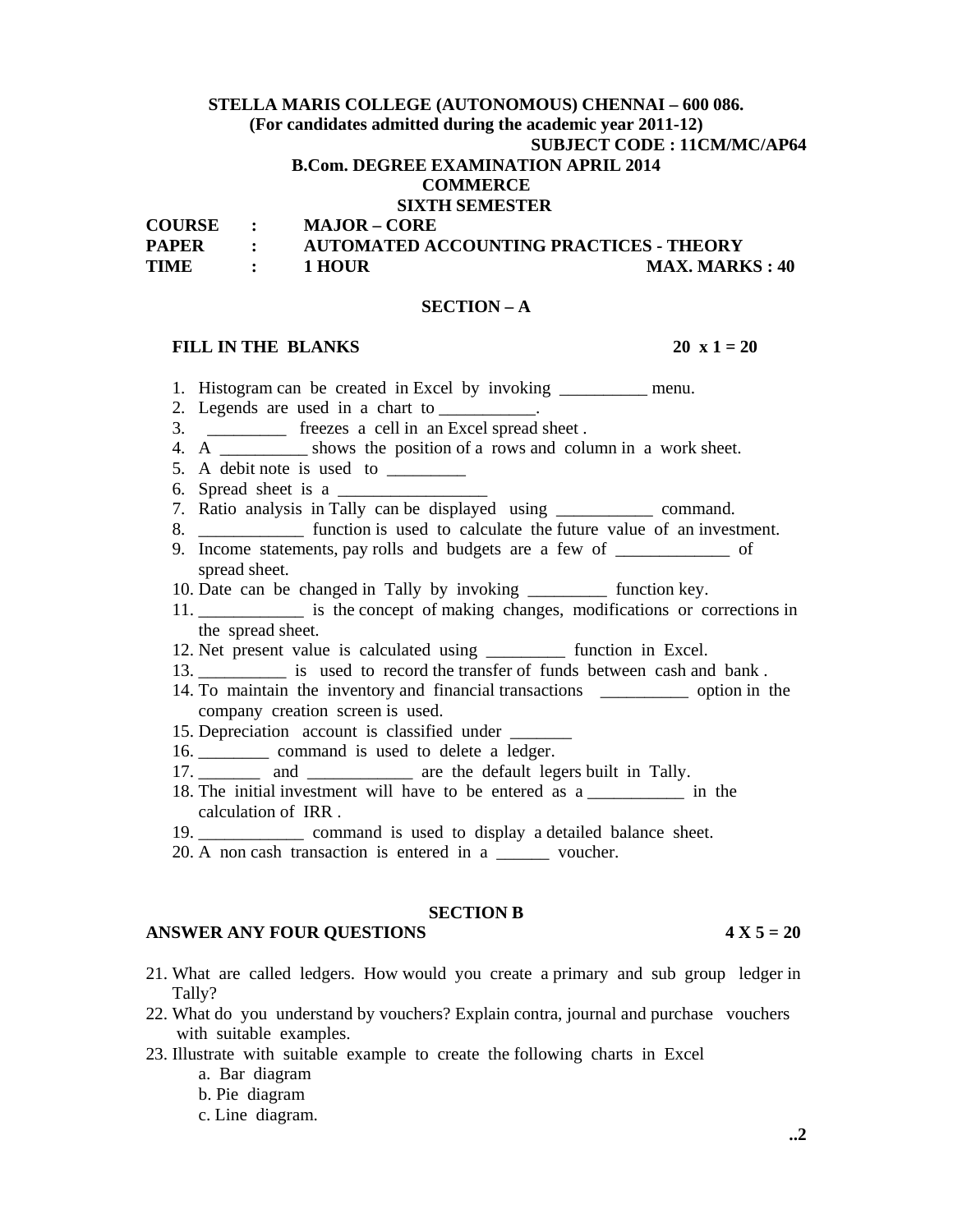- 24. What are called functions in Excel? Briefly explain the financial functions with suitable examples.
- 25.What are the salient features of Tally? How would you create, alter and delete a company in Tally?
- 26. Illustrate how a profit and loss account is created in Tally using three indirect expenses and incomes.
- 27.What is called an absolute cell referencing? Illustrate it with the following data in a spread sheet. How would you calculate the overall percentage of marks scored by the students using Excel.

|              | A       | В        |         |         | Е     | F      |
|--------------|---------|----------|---------|---------|-------|--------|
|              | Name    | Language | English | Science | Maths | Social |
|              | Bindu   | 50       | 45      | 54      | 52    | 62     |
|              | Meena   | 60       | 56      | 55      | 58    | 60     |
|              | Vinitha |          | 80      | 92      | 93    | 76     |
|              | Sheeba  | 80       | 76      | 75      | 85    | 83     |
| <sub>0</sub> | Swetha  | 92       | 85      | 80      | 96    | 95     |

**\_\_\_\_\_\_\_\_\_\_\_\_\_\_\_\_\_\_\_\_**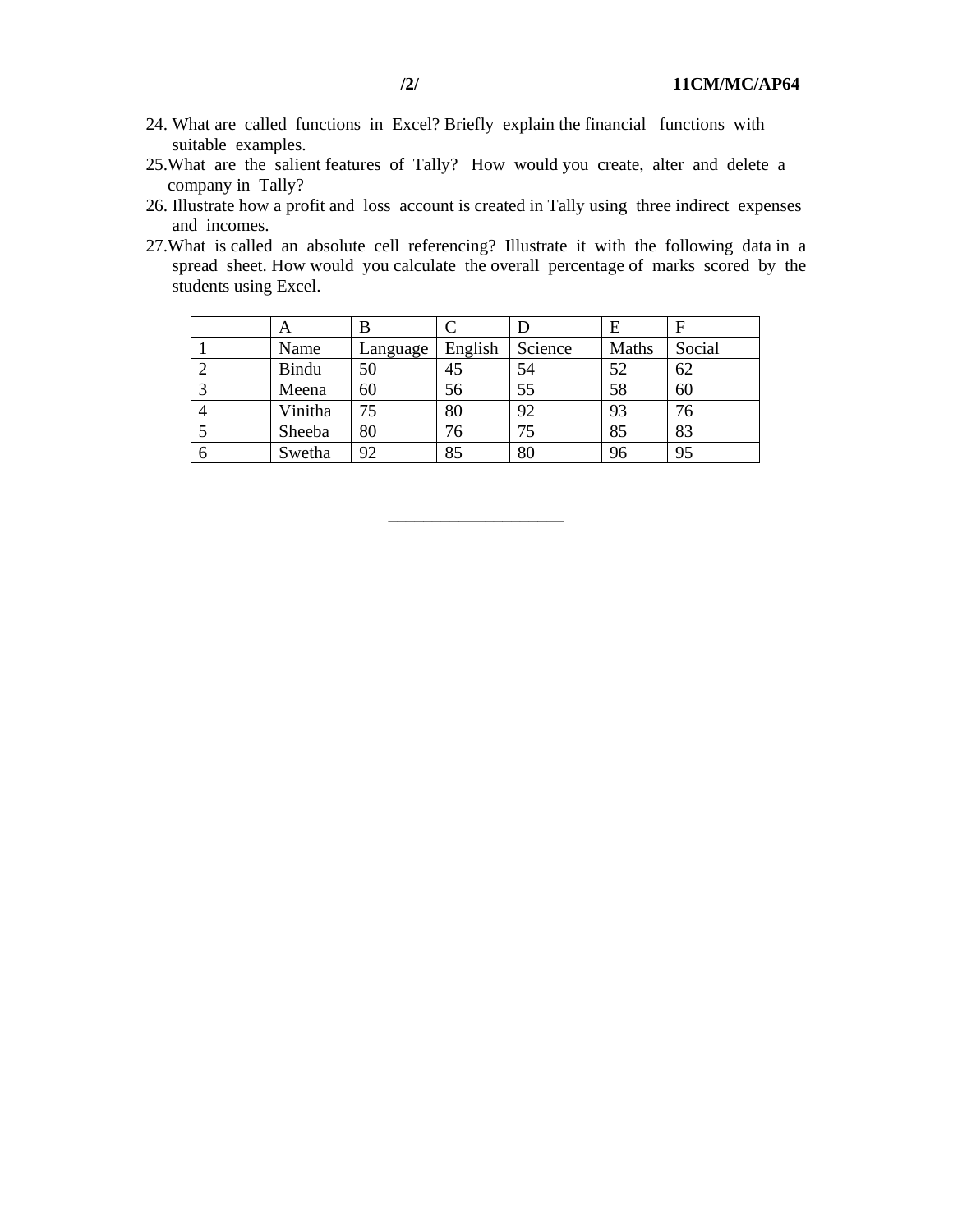# **STELLA MARIS COLLEGE (AUTONOMOUS) CHENNAI – 600 086. (For candidates admitted during the academic year 2011-12) SUBJECT CODE : 11CM/MC/AP64 B.Com. DEGREE EXAMINATION APRIL 2014 COMMERCE SIXTH SEMESTER**<br>COURSE : MAJOR - CORE **MAJOR – CORE**

| - UUNDE      | $MAMUN = UNIN$ |                                                     |
|--------------|----------------|-----------------------------------------------------|
| <b>PAPER</b> |                | <b>AUTOMATED ACCOUNTING PRACTICES – PRACTICAL I</b> |
| <b>TIME</b>  | 2 HOURS        | <b>MAX. MARKS</b> : 60                              |

## **SECTION A**

## **ANSWER ALL QUESTIONS 6 x 5 = 30**

1. Prepare a comparative statement income statement and find the profit of P ltd.

|                  | 2012     | 2013     |
|------------------|----------|----------|
| <b>Sales</b>     | 3,50,000 | 4,00,000 |
| Purchases        | 2,50,000 | 2,75,000 |
| Wages            | 23,000   | 25,000   |
| Administrative   | 10,000   | 12,000   |
| expenses         |          |          |
| Selling expenses | 4,000    | 5,000    |
|                  |          |          |

2. Calculate regression for the data given below. Also estimate the value of X when Y is  $60$  and estimate the value of Y when X is  $40$ 

| $\begin{array}{c c c c c c c c} \hline & X & 56 & 73 & \hline \end{array}$ | $\Delta$ 8 <sup><math>+</math></sup> | 79   87                |  |
|----------------------------------------------------------------------------|--------------------------------------|------------------------|--|
| 60                                                                         |                                      | 75   57   83   90   88 |  |

3. A. Calculate correlation for the data given below.

|  | $A$   520   470   440   670   680   690 |  |                                       |
|--|-----------------------------------------|--|---------------------------------------|
|  |                                         |  | B   600   475   550   780   690   720 |

 B. Find the future value of a sum of Rs 2,50,000 invested for a period of 12 years at 15% rate of interest

4. Calculate the trend values by the method of least squares. Also estimate the sales for the year 2014

| ∣ Year                                               |  |  | 2004   2005   2006   2007   2008   2009   2010 |        |
|------------------------------------------------------|--|--|------------------------------------------------|--------|
| Sales (Rs lakhs)   250   280   330   365   450   441 |  |  |                                                | $-440$ |

5. Enter the following data and draw a histogram with marks and 5 different classes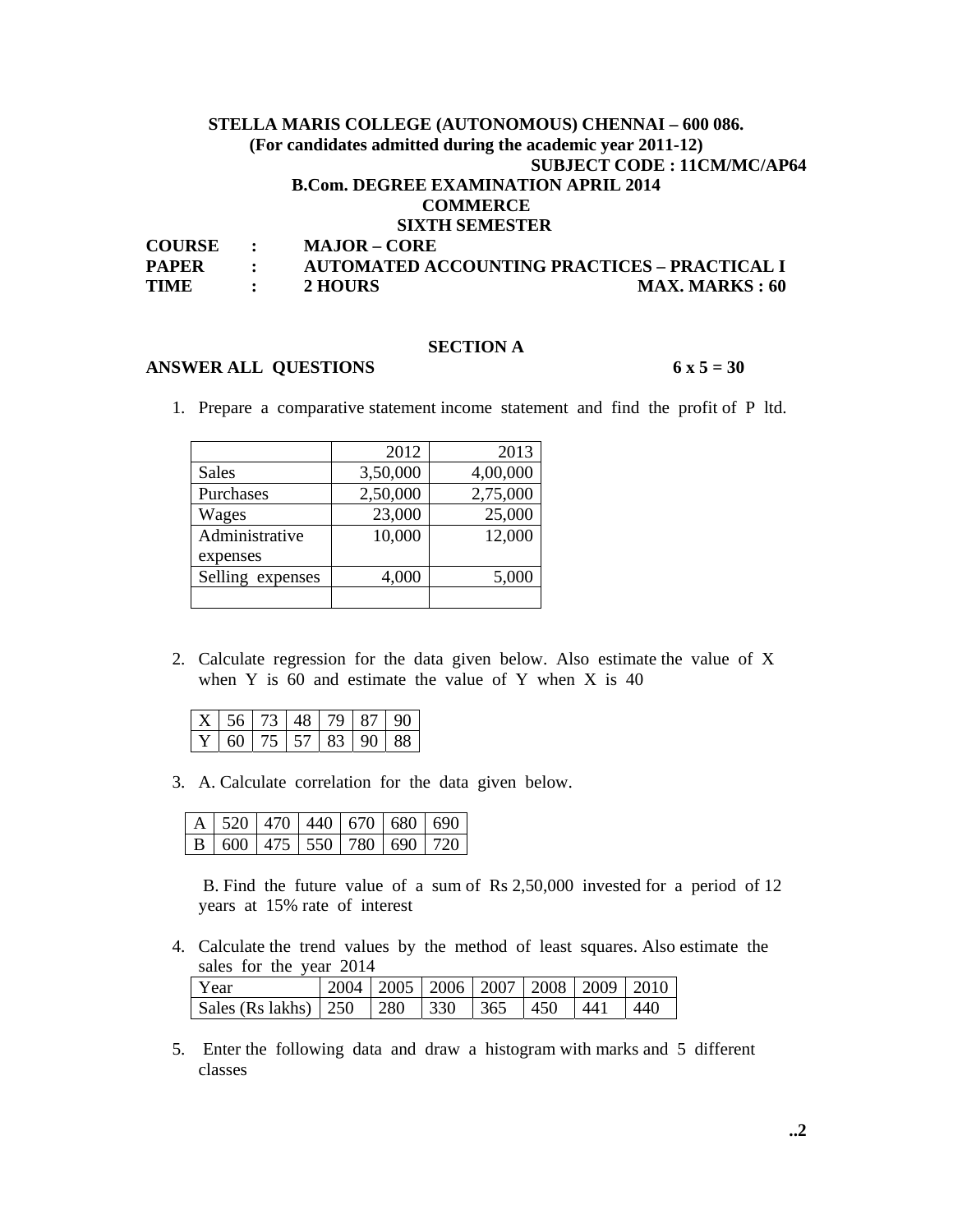|   | Α            | В        |         |         | Ε     | F      |
|---|--------------|----------|---------|---------|-------|--------|
|   | Name         | Language | English | Science | Maths | Social |
|   | <b>Bindu</b> | 50       | 45      | 54      | 52    | 62     |
|   | Meena        | 60       | 56      | 55      | 58    | 60     |
|   | Vinitha      | 75       | 80      | 92      | 93    | 76     |
|   | Sheeba       | 80       | 76      | 75      | 85    | 83     |
| 6 | Swetha       | 92       | 85      | 80      | 96    | 95     |

6. Calculate debt equity ratio and current ratio from the following particulars

| Liabilities         | 2014   | Assets              | 2014   |
|---------------------|--------|---------------------|--------|
| Share capital       | 58,000 | <b>Fixed assets</b> | 40,000 |
| Profit and Loss a/c | 10,000 | Investment          | 16,000 |
| Debentures          | 5,000  | Debtors             | 12,000 |
| Trade creditors     | 6,000  | Cash                | 5,000  |
| Bills payable       | 4,000  | <b>Stock</b>        | 10,000 |
|                     |        |                     |        |
|                     | 83,000 |                     | 83,000 |

### **SECTION B**

# **ANSWER ALL QUESTIONS 2 x 15 = 30**

7. A firm whose cost of capital is 10% is considering two PROJECTS A and B the details of which are,

|             | Year                        | PROJECT A | <b>PROJECT B</b> |
|-------------|-----------------------------|-----------|------------------|
| Cost        |                             | 500,000   | 500,000          |
|             |                             |           |                  |
| <b>CFAT</b> |                             | 1,50,000  | 50,000           |
|             | $\mathcal{D}_{\mathcal{L}}$ | 200,000   | 1,50,000         |
|             | 3                           | 2,50,000  | 2,00,000         |
|             |                             | 1,50,000  | 3,00,000         |
|             |                             | 1,00,000  | 2,00,000         |

 Calculate a. Pay back period b. NPV c. IRR suggest the profitable project

File name – Sheet 1 as payback Sheet 2 as NPV Sheet 3 as IRR

8. Journalize the following transactions and show the journal entries and show the trading Profit and loss and Balance sheet of Q ltd. Save the detailed version as a word document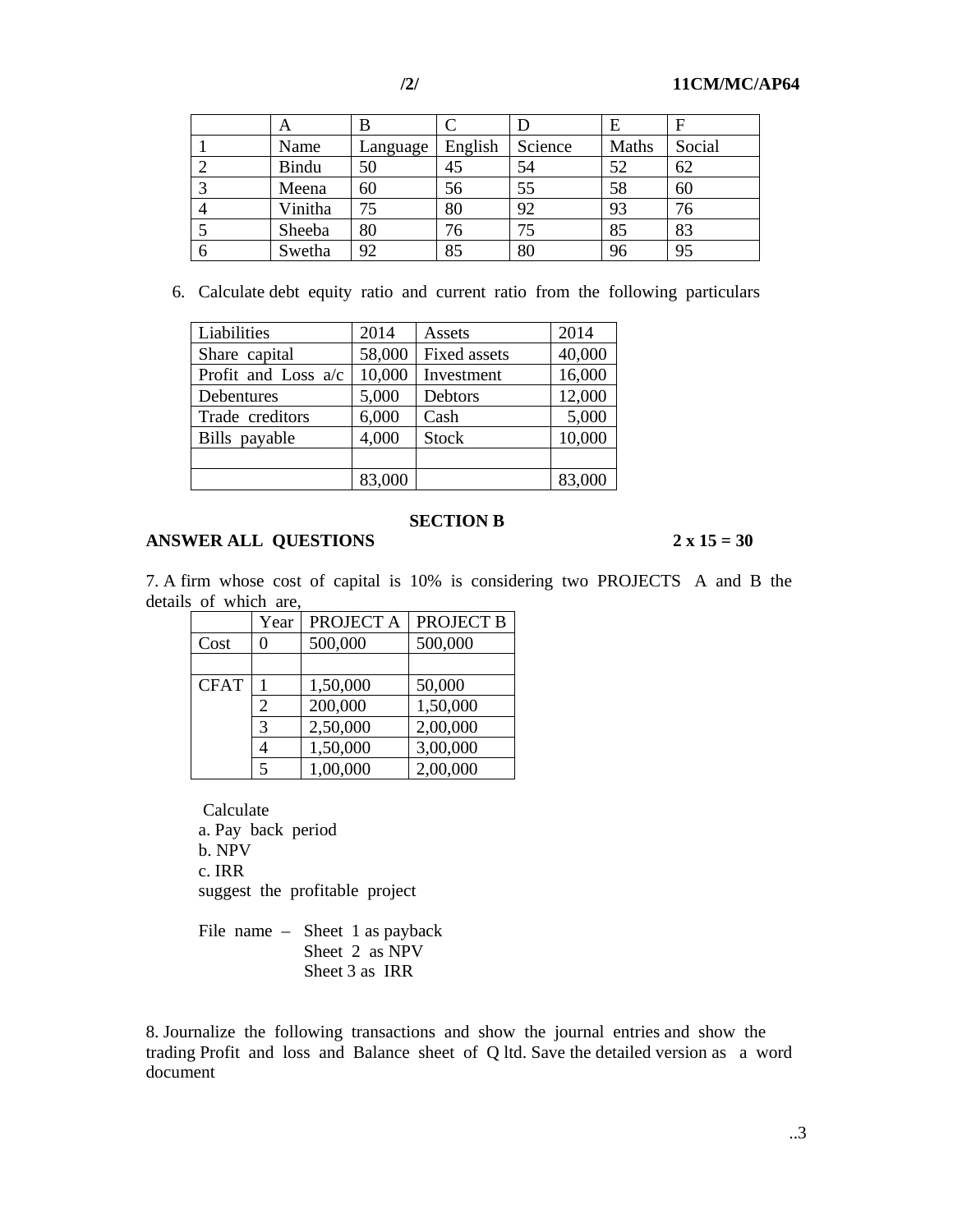- 
- 1.4.2013 Introduced capital in the business Rs150,000. Fixed assets Rs 30,000
- 3.4.2013 Purchased goods from SomuRs 25,000
- 4.4.2013 Sold good to Jeevitha for Rs 10,000
- 5.4.2013 Jeevitha retuned goods worthRs 1000.
- 10.4.2013 Purchased a Laptop for Rs 40,000
- 15.4.2013 Amount deposited with Citi bank Rs 25,000

 $\frac{1}{\sqrt{2}}$  ,  $\frac{1}{\sqrt{2}}$  ,  $\frac{1}{\sqrt{2}}$  ,  $\frac{1}{\sqrt{2}}$  ,  $\frac{1}{\sqrt{2}}$  ,  $\frac{1}{\sqrt{2}}$  ,  $\frac{1}{\sqrt{2}}$  ,  $\frac{1}{\sqrt{2}}$  ,  $\frac{1}{\sqrt{2}}$  ,  $\frac{1}{\sqrt{2}}$  ,  $\frac{1}{\sqrt{2}}$  ,  $\frac{1}{\sqrt{2}}$  ,  $\frac{1}{\sqrt{2}}$  ,  $\frac{1}{\sqrt{2}}$  ,  $\frac{1}{\sqrt{2}}$ 

- 20.4.2013 withdrawn from Citi Bank for personal use Rs 5,000
- 25.4.2013 Paid Somu in full settlement Rs 24,000
- 30.4.2013 Received cash from Jeevitha Rs8,800 in full settlement.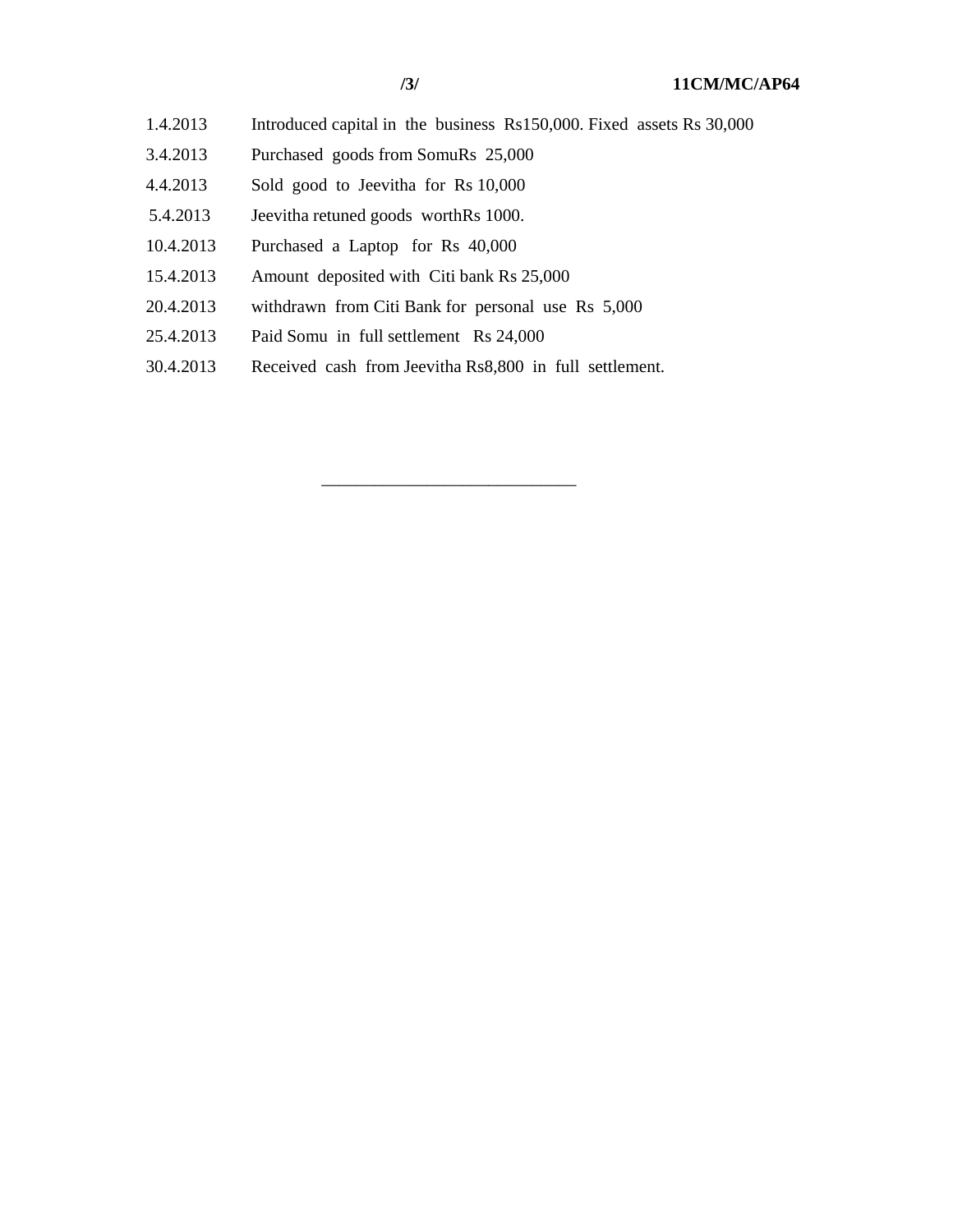# **STELLA MARIS COLLEGE (AUTONOMOUS) CHENNAI – 600 086. (For candidates admitted during the academic year 2011-12) SUBJECT CODE : 11CM/MC/AP64 B.Com. DEGREE EXAMINATION APRIL 2014 COMMERCE SIXTH SEMESTER COURSE : MAJOR – CORE PAPER : AUTOMATED ACCOUNTING PRACTICES – PRACTICAL II**

| PAPEK | AUTOMATED ACCOUNTING PRACTICES – PRACTICAL II |                       |
|-------|-----------------------------------------------|-----------------------|
| TIME  | 2 HOURS                                       | <b>MAX. MARKS: 60</b> |

## **SECTION A**

### **ANSWER ALL QUESTIONS 6 x 5 = 30**

1. Prepare a common size income statement and find the profit of R ltd. For 2012 and 2013

|                  | 2012     | 2013     |
|------------------|----------|----------|
| <b>Sales</b>     | 3,50,000 | 4,00,000 |
| Purchases        | 2,50,000 | 2,75,000 |
| Wages            | 23,000   | 25,000   |
| Administrative   | 10,000   | 12,000   |
| expenses         |          |          |
| Selling expenses | 4,000    | 5,000    |

2. Calculate regression for the data given below. Also estimate the value of X when Y is  $60$  and estimate the value of Y when X is  $40$ 

|  |  |  | $\mid$ X $\mid$ 560 $\mid$ 730 $\mid$ 480 $\mid$ 790 $\mid$ 870 $\mid$ 900 $\mid$ |
|--|--|--|-----------------------------------------------------------------------------------|
|  |  |  | $\boxed{Y}$ 600 750 570 830 900 880                                               |

3. A. Calculate correlation for the data given below.

| $A \mid 5200$ |  |  | 4700 4400 6700 6800 6900 |
|---------------|--|--|--------------------------|
| B 6000        |  |  | 4750 5500 7800 6900 7200 |

 B. Find the present value of a sum of Rs 2,50,000 invested for a period of 12 years at 15% rate of interest

4. Calculate the trend values by the method of least squares. Also estimate the sales for the year 2014

| l Year                                                            |  |  | 2004   2005   2006   2007   2008   2009   2010 |  |
|-------------------------------------------------------------------|--|--|------------------------------------------------|--|
| Sales (Rs lakhs)   1250   1280   1330   1365   1450   1441   1440 |  |  |                                                |  |

5. Enter the following data and draw a histogram with marks and 5 different classes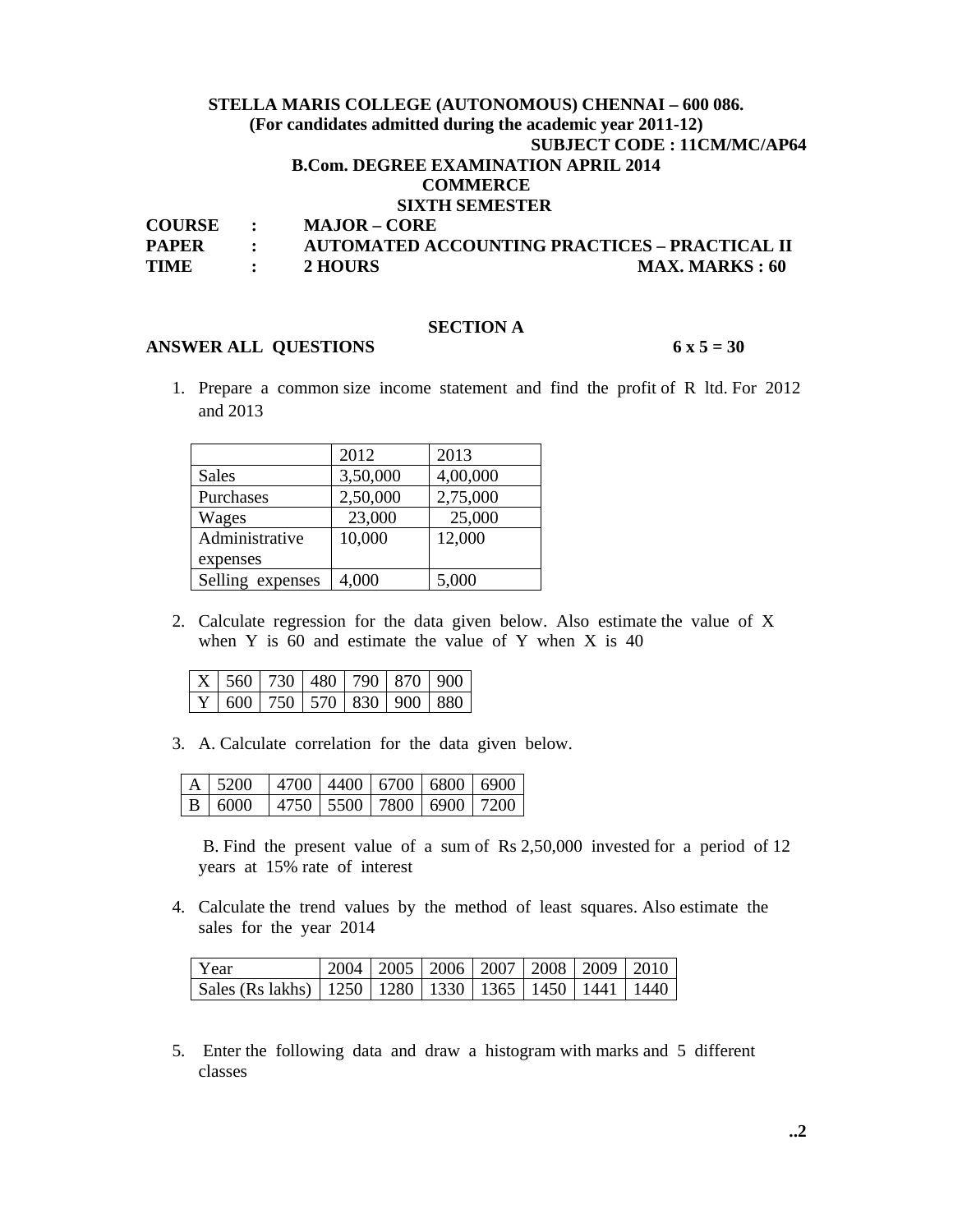|   | Α        | B    |         |         | Е     | F      |
|---|----------|------|---------|---------|-------|--------|
|   | Name     | Lang | English | Science | Maths | Social |
|   |          | uage |         |         |       |        |
|   | Deepak   | 60   | 45      | 44      | 42    | 50     |
|   | Karthick | 70   | 52      | 55      | 58    | 60     |
|   | Sandeep  | 85   | 85      | 72      | 73    | 70     |
|   | Sunil    | 90   | 70      | 65      | 85    | 80     |
| O | Santhosh | 92   | 80      | 70      | 90    | 90     |

6. Calculate debt equity ratio and Liquid ratio from the following particulars

| <b>Liabilities</b>    | 2014    | Assets     | 2014    |
|-----------------------|---------|------------|---------|
| Share capital         | 58,000  | Land       | 60,000  |
| Profit and Loss $a/c$ | 10,000  | Investment | 22,000  |
| Reserves              | 20,000  | Debtors    | 10,000  |
| Debentures            | 5,000   | Cash       | 5,000   |
| Bills payable         | 4,000   | stock      | 6,000   |
| Trade creditors       | 6,000   |            |         |
|                       | 103,000 |            | 103,000 |

# **SECTION B**

## **ANSWER ALL QUESTIONS 2 x 15 = 30**

7. A firm whose cost of capital is 10% is considering two PROJECTS A and B the details of which are,

|             | Year | PROJECT A | PROJECT B |
|-------------|------|-----------|-----------|
| Cost        |      | 1000,000  | 1000,000  |
|             |      |           |           |
| <b>CFAT</b> |      | 3,00,000  | 1,00,000  |
|             |      | 400,000   | 3,00,000  |
|             | 3    | 5,00,000  | 4,00,000  |
|             |      | 3,00,000  | 6,00,000  |
|             |      | 2,00,000  | 4,00,000  |

 Calculate a. Pay back period b. NPV c. IRR

suggest the profitable project

| File name $-$ | Sheet 1 as payback |
|---------------|--------------------|
|               | Sheet 2 as NPV     |
|               | Sheet 3 as IRR     |

8. Journalize the following transactions and show the journal entries and show the trading Profit and loss and Balance sheet of Z ltd. Save the detailed version as a word document